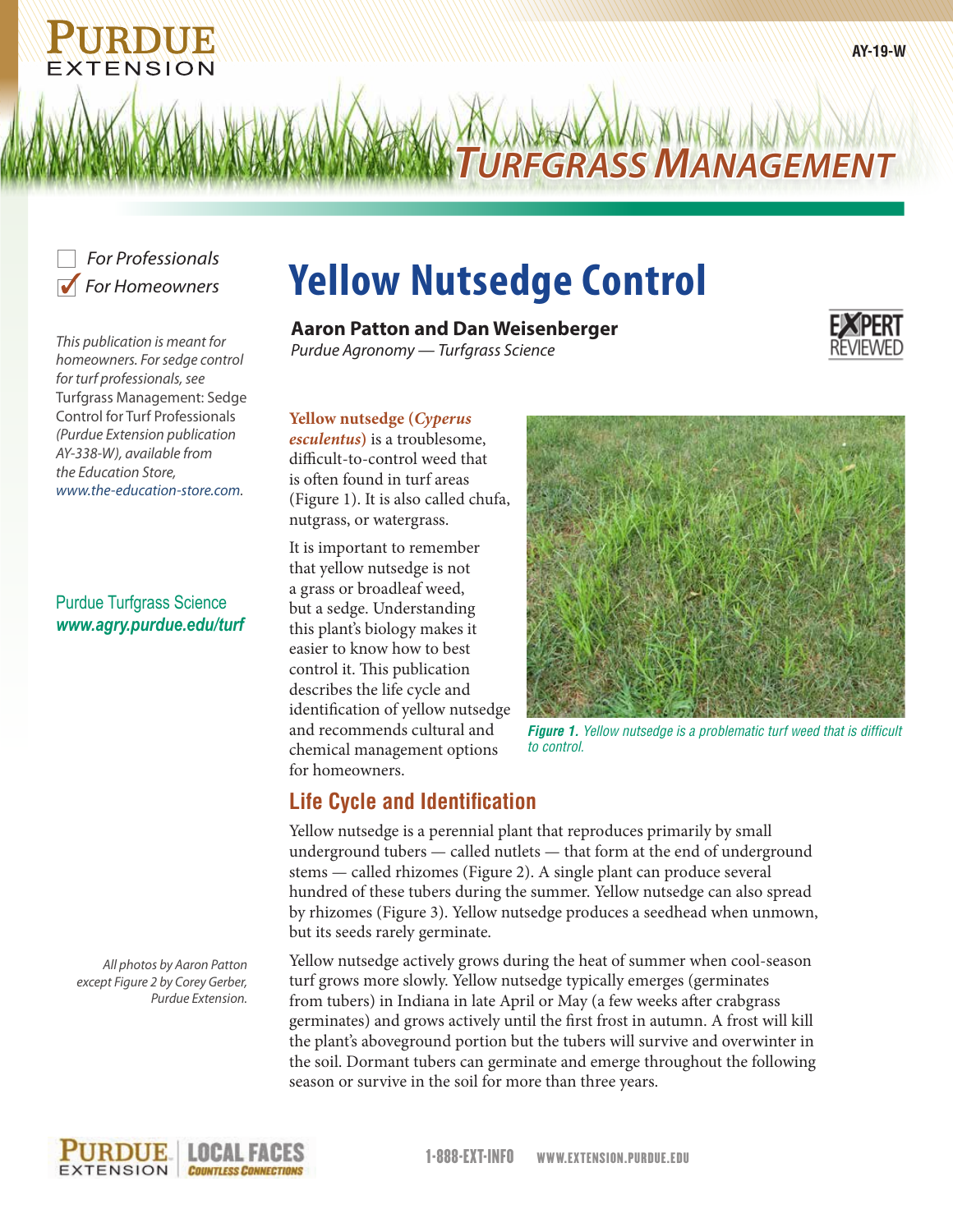# TENSION

Yellow nutsedge is most noticeable in summer because its leaves grow more rapidly than the turf during the hottest summer months (Figure 4). During spring and fall (when it is cooler) nutsedge growth is slower and not as easy to spot in turf.

Yellow nutsedge can be identified by the triangular shape of its stem. You can feel the shape by rolling the stem in your fingertips.

Yellow nutsedge leaves are arranged in groups of three (three-ranked), which also distinguishes it from grasses (Figure 5). The leaves are light green to yellowish, and each leaf has a long, tapered tip. Each leaf also has a prominent midrib, and has a slick, shiny, or waxy appearance.

While many grasses (such as crabgrass) have hairs on the leaf blades, yellow nutsedge does not. Yellow nutsedge will produce a golden seedhead, although the seedhead seldom forms in frequently mown turf.

## **Site History and Cultural Control Methods**

Yellow nutsedge is a problem in many agricultural fields, and (as can be expected by its reproductive methods) in lawns that have been converted from farmland. It also is a troublesome weed in horticultural and nursery crop production. Yellow nutsedge tubers can easily be spread by soil (topsoil or fill dirt) from one area to another during construction. Additionally, people and equipment can spread yellow nutsedge any time they move soil while planting or dividing ornamental plants in the landscape.

The best method for controlling yellow nutsedge (and other weeds) is to grow a healthy, dense, vigorous stand of turf that can compete with weeds. Encourage dense turf stands by following proper turf maintenance practices, including fall fertilization, proper irrigation, frequent mowing at the proper height, and over-seeding as needed.

Yellow nutsedge is most problematic in turf that is mown too short, and it thrives in areas where soils remain moist from poor drainage or overwatering. However, yellow nutsedge can also be a problem in well-drained areas, especially thin turf.



*Figure 2. This image shows a mature yellow nutsedge tuber (the brown structure on top) and a yellow nutsedge tuber forming on the tip of a rhizome.* 



*Figure 3. This yellow nutsedge plant is spreading both by a rhizome (left) and a tuber (the swollen rhizome tip at the bottom of the photo).*



*Figure 4. Yellow nutsedge grows taller than the surrounding turf during the summer.*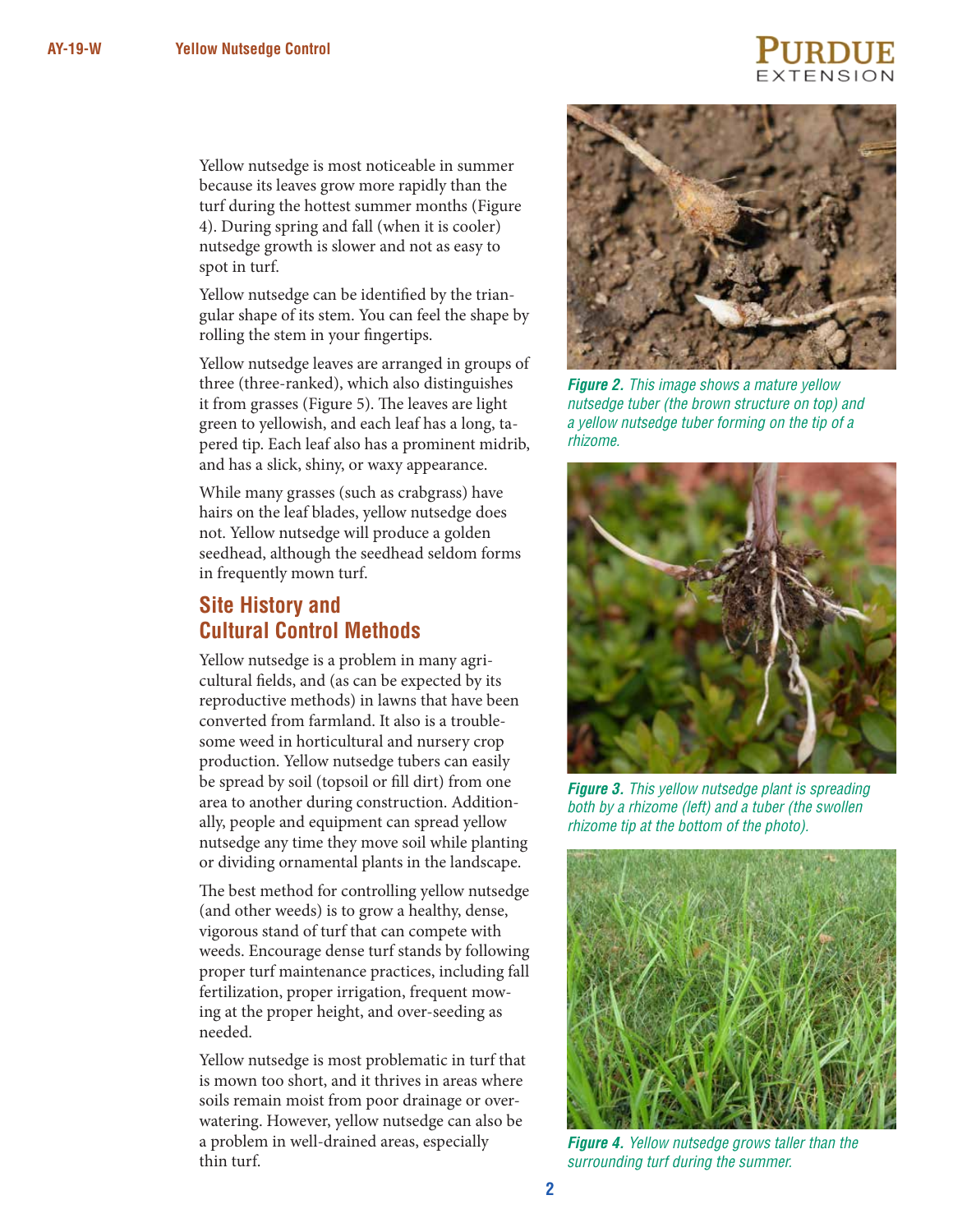# $EXTENSIO$



*Figure 5. The three-ranked leaf arrangement of yellow nutsedge.*

If only a few yellow nutsedge plants are present, hand pulling will help eliminate the weeds but will not remove the tubers in the soil. Several weeks after pulling yellow nutsedge, check the area to see if the plants have regrown from the tubers. For yellow nutsedge in landscape beds, it is best to remove the entire plant (including the root/rhizome system) by digging around the plant's base. This will help ensure that you will not get regrowth from the nutsedge's underground rhizomes.

### **Control with Herbicides**

Herbicides may be required when large patches of nutsedge are present in the turf. The traditional herbicides used to control dandelions (*Taraxacum officinale*) and crabgrass (*Digitaria* spp.) are ineffective since yellow nutsedge is a sedge and not a broadleaf or grass. Herbicides that contain halosulfuron (Figure 6) or sulfentrazone (Figure 7) are recommended for yellow nutsedge control.

Regardless of herbicide selection, yellow nutsedge is a difficult-to-control weed that may require multiple herbicide applications. Follow label directions about when to make follow-up applications, if needed.

Late spring/early summer (when it is young and actively growing) is the ideal time to control yellow nutsedge. During its early growth stages, yellow nutsedge has not started producing tubers and is most susceptible to control with



*Figure 6. An example of a sedge herbicide that contains 75 percent of the active ingredient halosulfuron and sold in prepackaged 0.9-gram packets that treat 1,000 square feet of turf.*



*Figure 7. An example of a sedge herbicide that contains sulfentrazone.* 

herbicides. As the summer progresses, nutsedge plants form seedheads and tubers. Since the tubers are the plants' primary survival structure, it is critical to control nutsedge early in the summer before it produces tubers.

Be patient. Two to three years of control using herbicides will be needed to reduce viable tubers in the soil by 90 percent. Herbicide applications will injure growing yellow nutsedge plants and help prevent more tubers from forming, but herbicide applications will not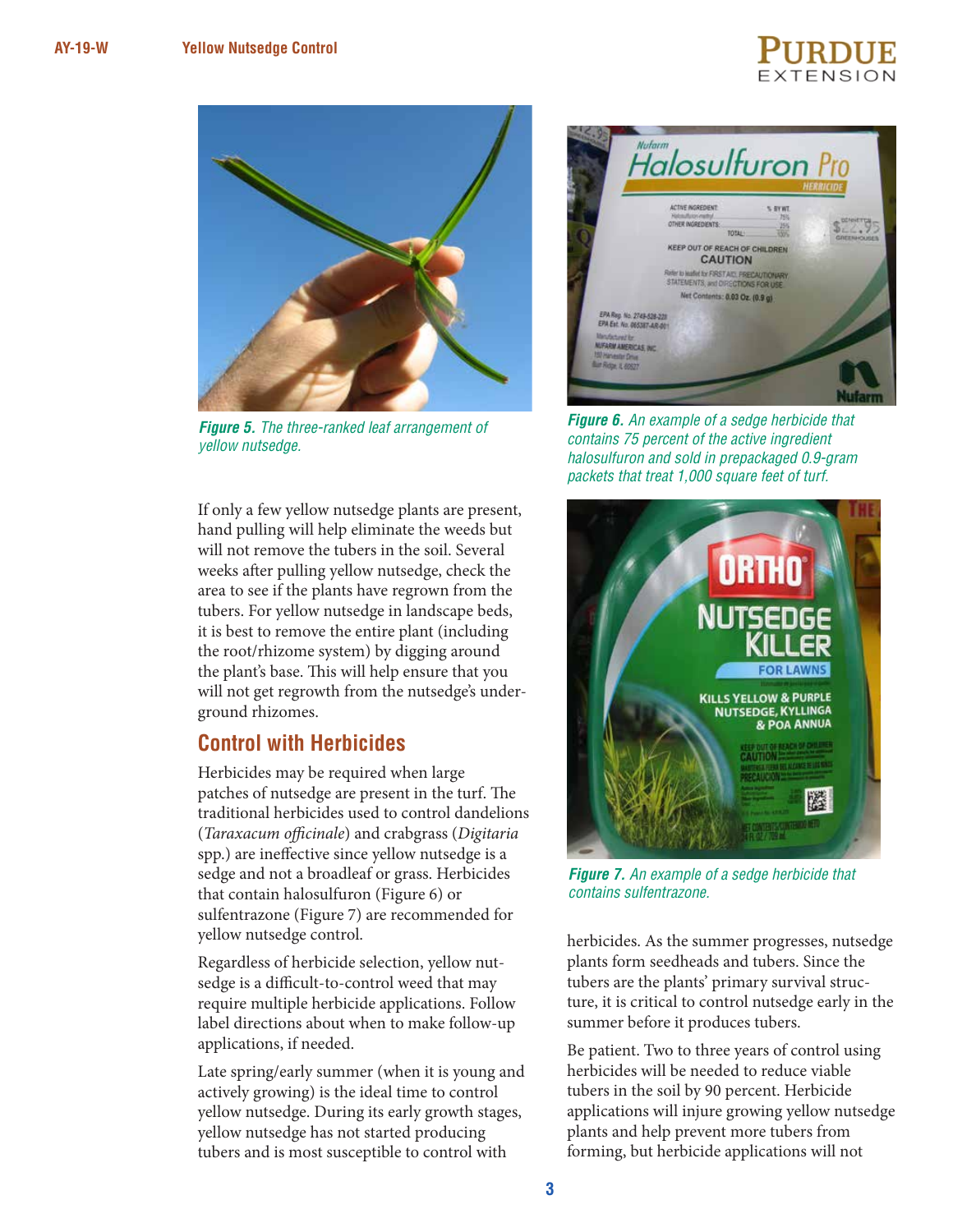

| <b>Herbicides</b>                                 | <b>Homeowner Product</b>                                                                                                                                                                            | Ready-To-Use <sup>2</sup> | <b>Yellow Nutsedge</b><br>Control <sup>1</sup> |
|---------------------------------------------------|-----------------------------------------------------------------------------------------------------------------------------------------------------------------------------------------------------|---------------------------|------------------------------------------------|
| $2, 4-D +$ mecoprop +<br>dicamba + sulfentrazone  | Gordon's Trimec Nutsedge Plus Lawn Weed Killer<br>Concentrate®, Spectracide Weed Stop 2x for Lawns<br>Concentrate®                                                                                  | No                        | F                                              |
|                                                   | Spectracide Weed Stop 2x for Lawns® RTU                                                                                                                                                             | Yes                       |                                                |
| $2,4-D +$ quinclorac +<br>dicamba + sulfentrazone | Spectracide Weed Stop for Lawns Plus Crabgrass<br>Killer Concentrate®                                                                                                                               | No                        | F                                              |
|                                                   | Spectracide Weed Stop for Lawns Plus Crabgrass<br>Killer <sup>®</sup>                                                                                                                               | Yes                       |                                                |
| halosulfuron                                      | HI-YIELD Nutsedge Control®, Nufarm Halosulfuron<br>Pro <sup>®</sup> , Nutgrass Killer Selective Herbicide <sup>®</sup> , Nutgrass<br>Killer II Selective Herbicide®, SedgeHammer®,<br>SedgeHammer+® | No                        | G-E                                            |
| sulfentrazone                                     | Ortho Nutsedge Killer for Lawns®                                                                                                                                                                    | Yes                       | F                                              |
| sulfentrazone + prodiamine                        | Bonide Prozone Weed Beater Complete® <sup>2</sup> , Bonide<br>Sedge Ender <sup>®2</sup>                                                                                                             | No                        | E                                              |
| sulfentrazone + quinclorac                        | Image Herbicide Kills Crabgrass II <sup>®</sup>                                                                                                                                                     | No                        | E                                              |

#### *Table 1. Sedge control ratings for homeowner products1 .*

1 E=excellent (≥90% control). G=good (75-90% control). F=fair (50-75% control). P=poor (≤50% control). These are relative control rankings based on research of the efficacy of professional products. Weed control will vary with environmental conditions, application timing, turfgrass vigor, and other factors. This table is only a guide. Repeat applications are needed for complete control of sedges with all herbicides.

<sup>2</sup> Ready-to-use (RTU) products come in spray bottles and require no mixing or additional equipment to apply. Ready-tospray (RTS) containers are also available in some products that can be applied as a spray using the RTS container with the herbicide and water from a garden hose. Products that come dry or in concentrated liquid form, require pump-up sprayers and mixing to apply.

control tubers that are viable in the soil but have not yet produced plants.

Before using any herbicide, always refer to the product label for specific instructions about proper use and turfgrass tolerance.

The exact product that you use will be based on its availability at retailers. See Table 1 for a list of products that contain these active ingredients that can be purchased online or at local hard-

#### *Find Out More*

Purdue Extension offers many publications about establishing, maintaining, and controlling lawn pests. Get these publications from:

*The Purdue Extension Education Store* www.the-education-store.com

*The Purdue Turf Program* www.agry.purdue.edu/turf ware stores, garden centers, home improvement warehouses, and superstores. Some of these products will be ready-to-use (RTU) in a spray bottle, while others will require mixing in a sprayer. Table 1 indicates whether products are RTU.

Before using any herbicide, consider the following steps for successful yellow nutsedge control:

- 1. Read and follow all directions on the herbicide label.
- 2. Do not mow one or two days prior to or following the herbicide application.
- 3. Treat the area with the proper rate of herbicide and volume of water listed on the product label. Do not apply the herbicide if the turf is stressed due to drought or high temperatures (≥90°F).
- 4. Six to ten weeks after the first application, repeat steps 2 and 3 if the yellow nutsedge has recovered or regrown from tubers.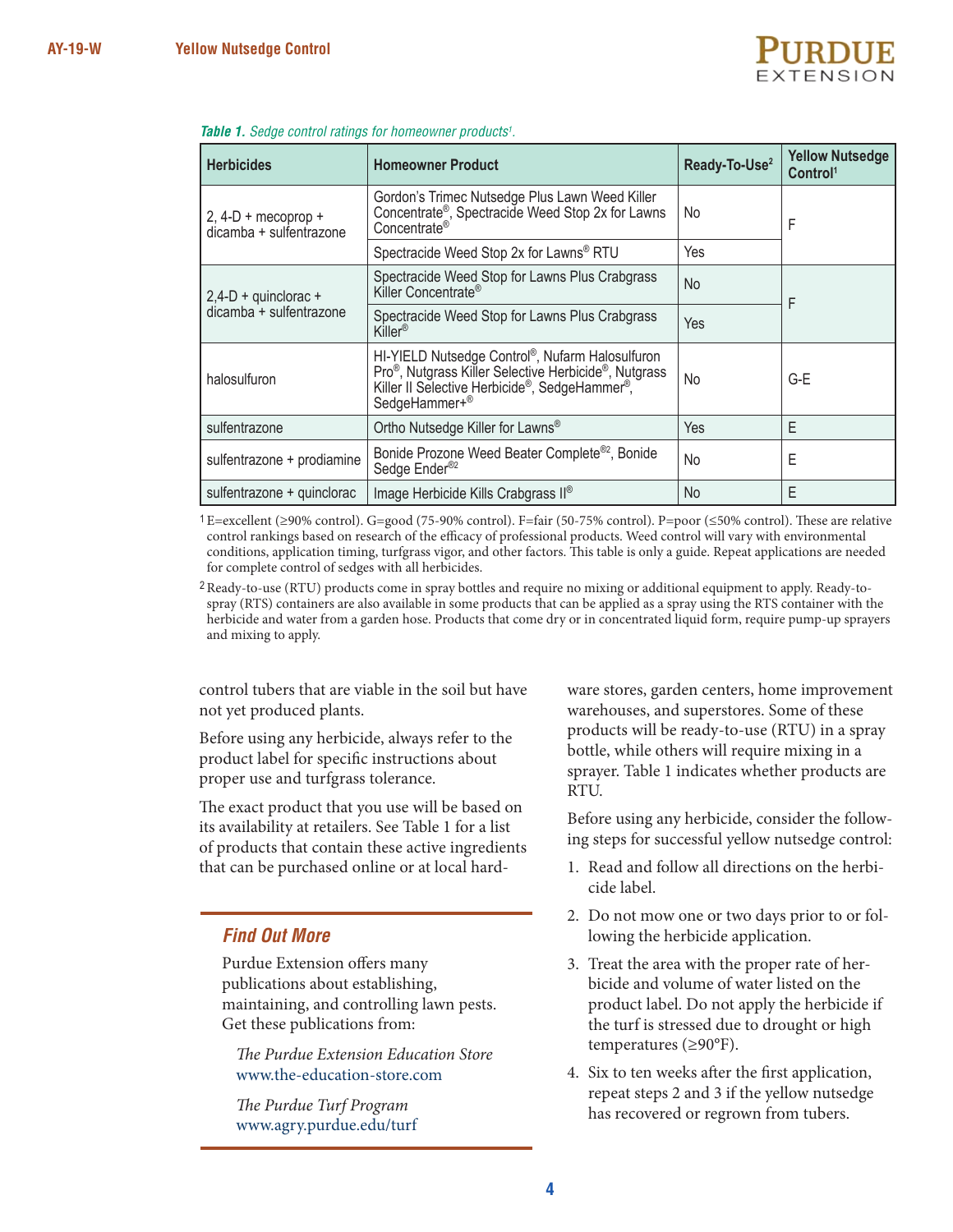When using products that contain 75 percent halosulfuron (that is, a 75DF formulation), add a nonionic surfactant to improve control. Nonionic surfactant is a soap-like liquid that helps herbicide sprays better cover the leaf tissue to kill the weed. Ask the experts at your local garden center about these surfactants and their availability. Many garden centers carry the nonionic surfactant Hi-Yield® Spreader Sticker that can be used.

If your retailer does not sell a nonionic surfactant, certain liquid dish detergents such as Ivory® liquid dish soap contain high amounts of a nonionic surfactant and they can be used as a substitute. The detergent label may say whether it contains a nonionic surfactant (do not use products that contain anionic surfactant).

For spot treatments of nutsedge with halosulfuron, products will typically be sold in 0.9-gram packets (Figure 6). To use, mix one 0.9-gram packet of halosulfuron and 2 teaspoons of nonionic surfactant in 1 gallon of water. This amount will treat 1,000 square feet.

A new halosulfuron formulation may also be available at some retailers that already includes the surfactant. This product is sold under the trade name SedgeHammer+® (pronounced SedgeHammer plus), so adding a surfactant to this formulation is unnecessary. For spot treatments with SedgeHammer+®, use one 0.5-ounce packet per 1,000 square feet. Unlike halosulfuron, products that contain sulfentrazone do not require a surfactant to control nutsedge.

Of the two ingredients (sulfentrazone and halosulfuron), sulfentrazone will provide the quickest control. Injury symptoms appear on yellow nutsedge within a few days after a sulfentrazone application. Injury symptoms appear on yellow nutsedge about two weeks after a halosulfuron application.

Glyphosate products (Roundup® and others) can also be used to treat yellow nutsedge in landscape beds and gardens, but glyphosate provides only marginal control. Make sure not to use glyphosate to treat yellow nutsedge in your lawn because this product is nonselective and will kill the turf in your lawn as well as the weeds.



Professional turf managers have additional herbicide options for yellow nutsedge control. These herbicides are not readily available to homeowners and should only be applied by professionals. Homeowners can hire professional turf specialists to apply these herbicides.

#### **Summary**

In summary, sedges are problem weeds and are difficult to control with nonchemical options. Many herbicides are available for sedge control but proper herbicide use and application timing is critical to optimize control.

For best results, apply herbicides prior to tuber production. The most common mistake is to apply herbicides too late in the season after yellow nutsedge is big, spreading by rhizomes, and producing tubers. To be effective, you will need to implement a sedge control program early in the season and continue it for more than a year to reduce tuber populations in the soil and prevent the spread of this problematic weed.

#### **References**

- Bendixen, L.E. 1973. Anatomy and sprouting of yellow nutsedge tubers. Weed Sci. 21:501-503.
- Patton, A.J., and D.V. Weisenberger. 2013. *Turfgrass Weed Control for Professionals*. Purdue Extension publication AY-336.
- Rahn, E.M., W.H. Lachman, R.D. Sweet, and R.S. Bell. 1962. Life history studies as related to weed control in the northeast: 1 – Nutgrass. Northeast Regional Publication, University of Rhode Island Agriculural Experiment Station Bulletin 364.
- Webster, T.W. 2005. Mulch type affects growth and tuber production of yellow nutsedge (*Cyperus esculentus*) and purple nutsedge (*Cyperus rotundus*). Weed Sci. 53:834-838.